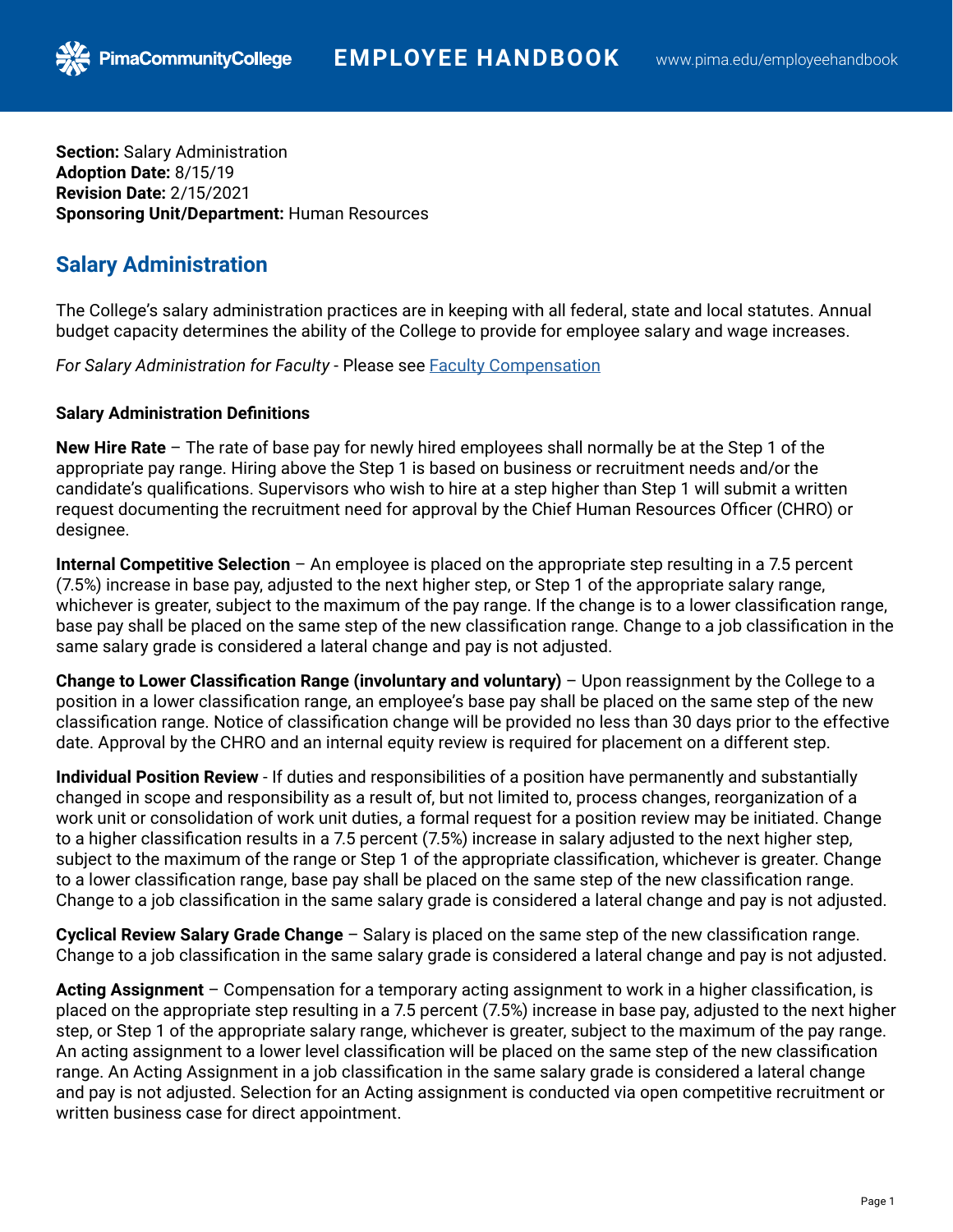**Lead Pay** – When an employee is selected for a lead assignment, the employee receives a non-base building compensation supplement for the additional responsibilities. The supplemental adjustment results in a 7.5 percent (7.5%) increase from regular base pay for the duration of the lead assignment. Lead pay is based on base salary for all hours worked in an approved lead assignment. Lead pay assignments must be at least 40 hours cumulative within a 30-day period. Lead assignments must have prior approval by Human Resources prior to beginning work assignment. See [Lead Assignments](https://pima.edu/administration/human-resources/employee-handbook/docs/lead-assignments.pdf)

**Higher Classification Assignment Pay** - For temporary assignment of duties outside of an employee's current job classification work in a higher grade, base pay is increased 7.5 percent (7.5%) adjusted to the next higher step of the employee's current salary range, subject to the maximum of the pay range. Out-of-classification assignments must have prior approval by Human Resources prior to beginning work assignment. See [Higher](https://pima.edu/administration/human-resources/employee-handbook/docs/higher-classification-assignment.pdf)  [Classification Assignment](https://pima.edu/administration/human-resources/employee-handbook/docs/higher-classification-assignment.pdf)

**Maximum Salary Placement** – All salary placements are subject to the maximum of the appropriate salary range. Employees whose current base rate of pay exceeds the revised range do not receive an adjustment in salary, and the salary will be capped until such time as the pay plan accommodates an increase.

**Salary Equity** – Notwithstanding the other provisions of this section, if a current regular employee is selected for initial entry into an occupation with an approved employment rate higher than Step 1 (for example, a Police Officer or Police Officer in Training), the employee's base pay rate upon position change will be set at the employment rate for newly hired employees in the occupation.

| Compensation for regular positions is based on compensation and classification plans and salary schedules |  |  |
|-----------------------------------------------------------------------------------------------------------|--|--|
| approved by the Governing Board.                                                                          |  |  |

| <b>Employment Action</b>                                                                | <b>Rate of Pay</b>                                                                                                                                                                                                                                                                                                                                                                                                                                                                                                   | <b>Notes</b>                                                                                                                                                                                                 |
|-----------------------------------------------------------------------------------------|----------------------------------------------------------------------------------------------------------------------------------------------------------------------------------------------------------------------------------------------------------------------------------------------------------------------------------------------------------------------------------------------------------------------------------------------------------------------------------------------------------------------|--------------------------------------------------------------------------------------------------------------------------------------------------------------------------------------------------------------|
| <b>New Hire</b>                                                                         | Step 1 of the salary range                                                                                                                                                                                                                                                                                                                                                                                                                                                                                           | Hiring above step 1 is based on<br>recruitment needs and/or the<br>candidate's qualifications. Approval by<br>the CHRO or designee is required.                                                              |
| <b>Internal Competitive</b><br><b>Selection</b>                                         | Pay increase for promotion into a position<br>in a higher salary range will be 7.5 percent<br>increase in pay, adjusted to the next higher<br>step, or Step 1 of the appropriate salary<br>range, whichever is greater, subject to the<br>maximum of the pay range.<br>Change to a position in a lower salary<br>range, base pay shall be placed on the<br>same step of the new classification range.<br>Change to a position in the same salary<br>grade is considered a lateral change and<br>pay is not adjusted. |                                                                                                                                                                                                              |
| <b>Change to Lower</b><br><b>Classification Range</b><br>(involuntary and<br>voluntary) | Salary is placed on the Same step of the<br>new classification range.                                                                                                                                                                                                                                                                                                                                                                                                                                                | Notice of classification change will be<br>provided no less than 30 days prior to<br>the effective date.<br>Approval by the CRHO and an internal<br>equity is required for placement on a<br>different step. |